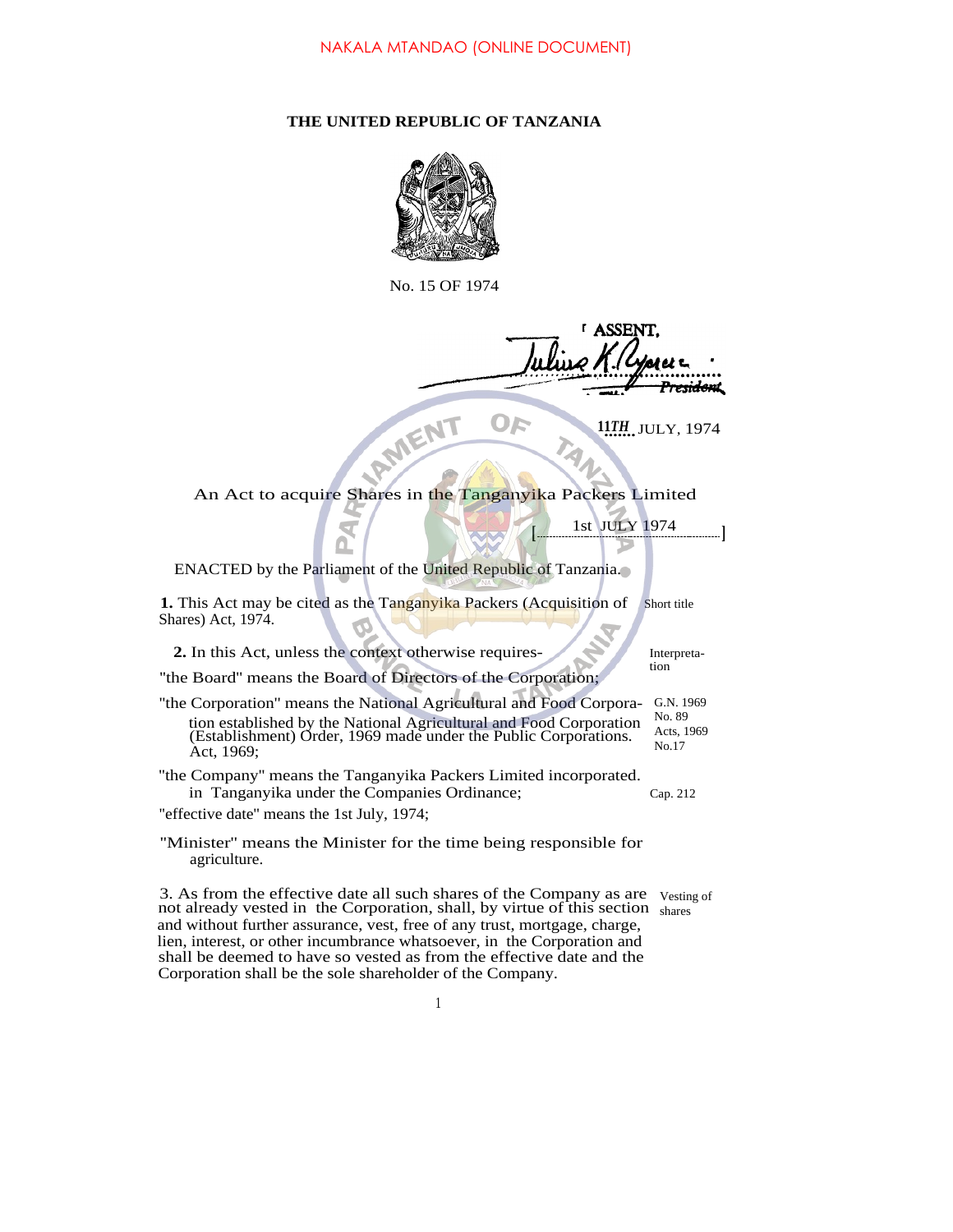Provisions relating to directors

4*.* Notwithstanding any provision to the contrary in any law or in any Articles of Association, charter, agreement, contract or other instrument whatsoever-

- (a) as from the effective date the directors of the Company shall cease to hold office;
- (b) a director who ceases to hold office by virtue of sub-paragraph (a) shall not be entitled to any damages or compensation in respect of the loss of office;
- (c) the Board shall, after consultation with the Minister appoint directors of the Company;
- (d) the management of the Company shall vest in the Board of Directors of the Company;
- (e) subject to the provisions of the Articles of Association as modified by this section, the Board of Directors of the Company may regulate its own procedure.

Compensation

5.-(1) The United Republic shall pay such compensation in respect of the shares vested in the Corporation under section 3 as the Minister for Finance, after consultation with the Minister, may consider fair and reasonable having regard to all the circumstances.

(2) When the amount of the compensation payable to any person entitled thereto by virtue of subsection (1) has been determined, the Minister for Finance shall issue a certificate setting out such amount

and that amount shall, constitute a charge on and be paid out of the Consolidated Fund:

 Provided that the said amount compensation shall be payable in such manner and in such instalments as the Minister for Finance, after consultation with the person entitled thereto shall determine.

∠

(3) Where any compensation has been paid under this section the Corporation shall be liable to refund to the Consolidated Fund the amount of the compensation so paid, and such refund shall be made by such instalments and subject to such terms and conditions as the Minister for Finance may, after consultation with the Minister, determine.

W.

 $\frac{6-(1)}{9}$  Any disposition-<br>of instru-

- of instru-<br>
instruction (a) which was affected by a testamentary instrument executed before<br>
affecting the effective date; and affecting the effective date; and shares
	- (b) which would have operated as a bequest of all or any of the shares vested in the Corporation tinder the provisions of this Act,

shall have effect as a bequest of the right of the testator to be paid compensation in respect of the acquisition of the shares in relation to which that disposition would have operated.